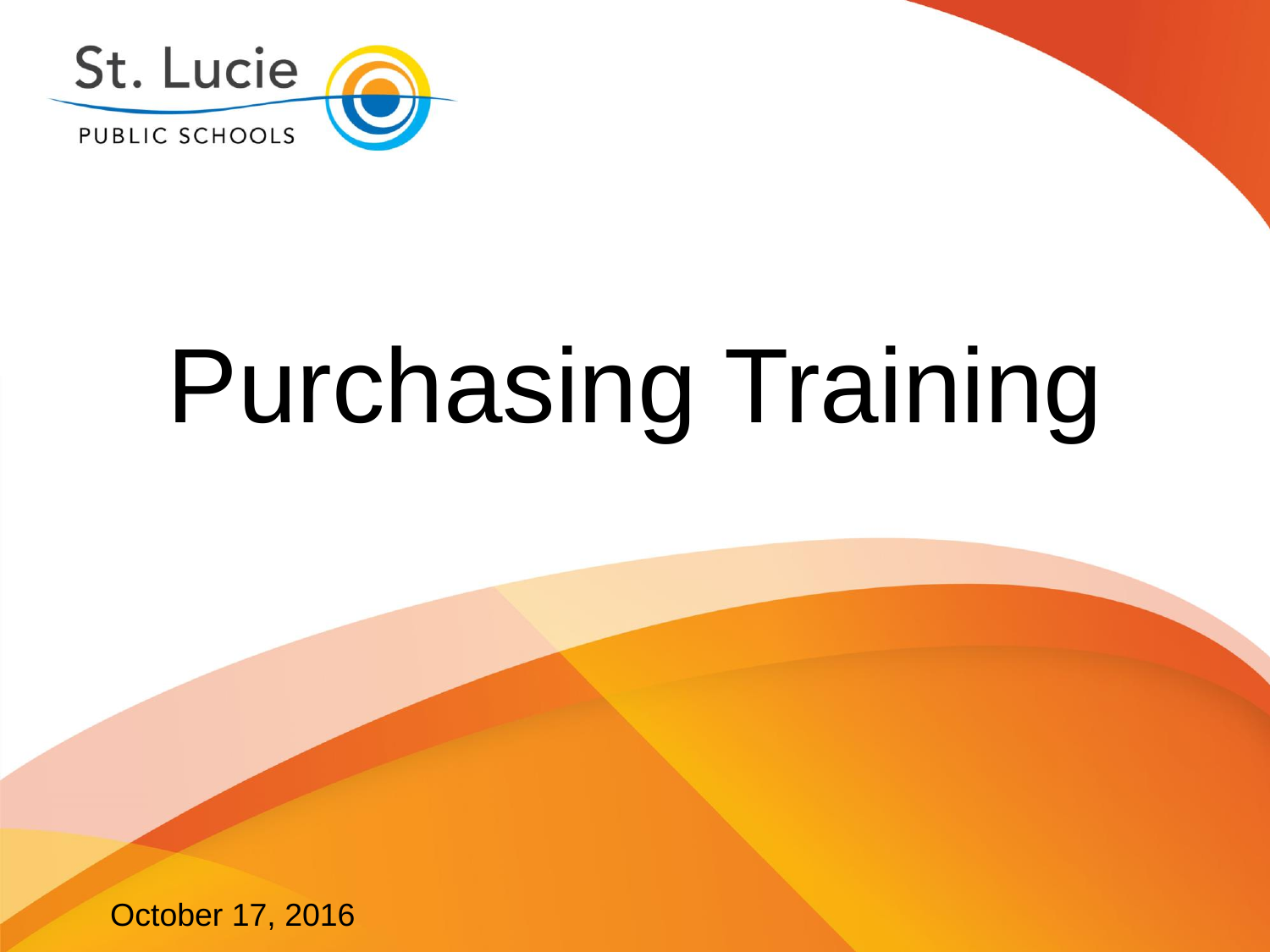# Training Agenda

- Who we are/What we do
- Purchasing 101 Quick Refresher
- Requisition Import Template Exercise
- YMA vs YDA
- Donation Funds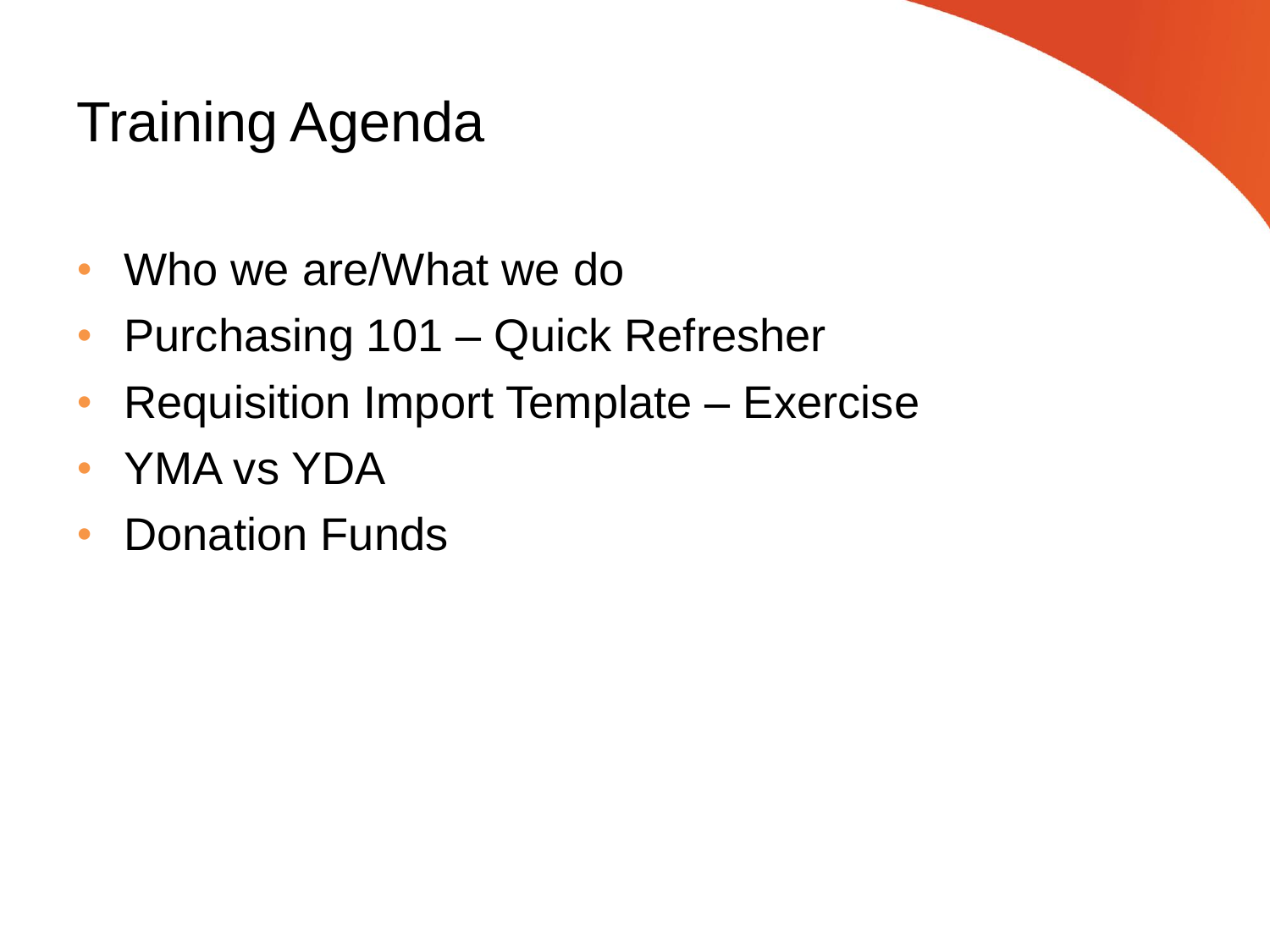## Purchasing Team

- DeeDee Akins Vendor setup/maintenance
- Pam Brown Schools' Purchasing contact
- Donna Sapp Departments' Purchasing contact
- Shannon Dunbar– Fixed Asset Inventory & Records
- Kim Albritton Everything else

We are here as a resource, please ask questions. 772-429-3980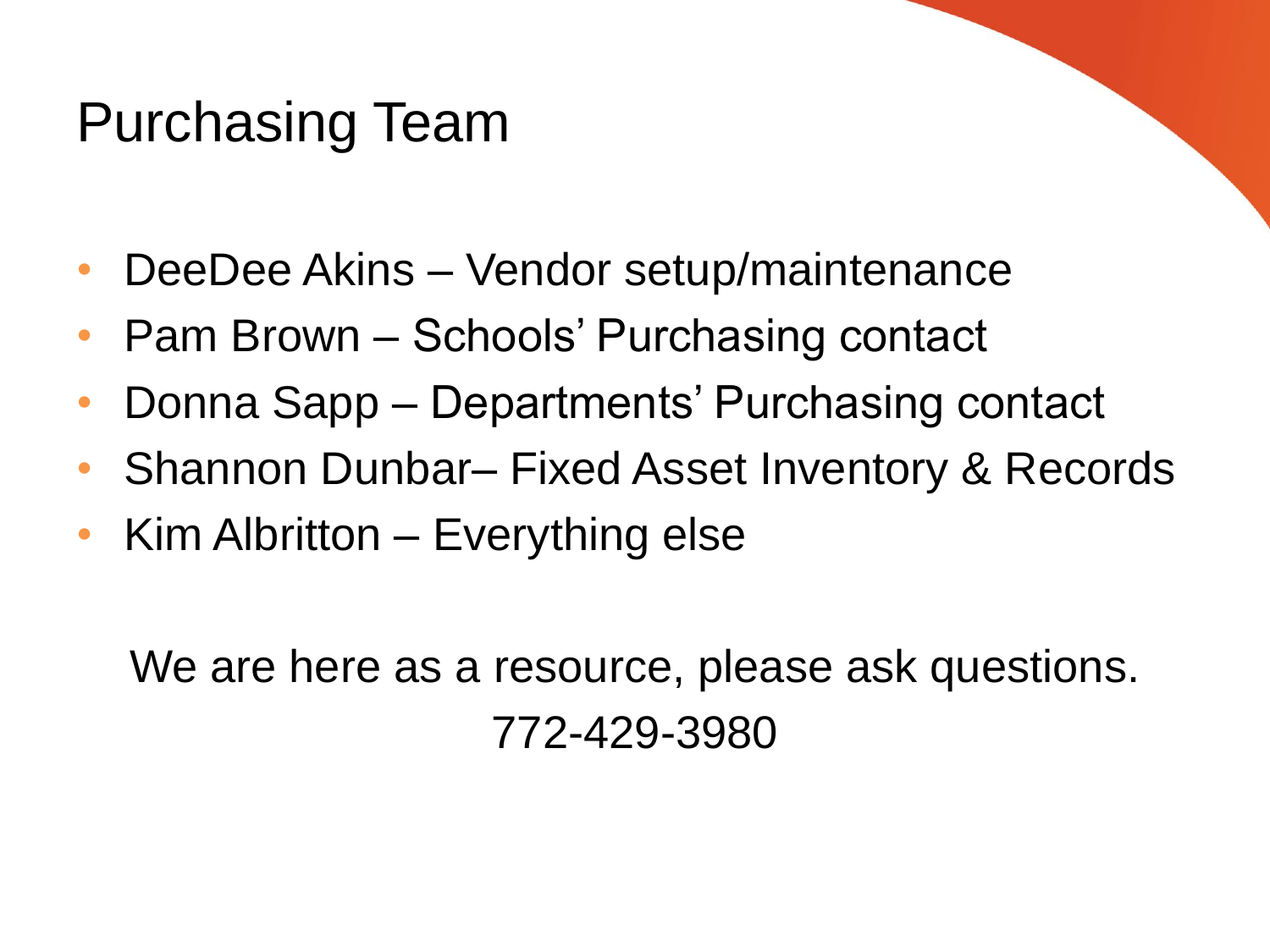## Purchasing Rules

- Guidelines for purchasing are set forth by:
- Florida Statutes
- State Board of Education, Administrative Rules
- School Board Policies

We don't make the rules, but we make sure the District follows them.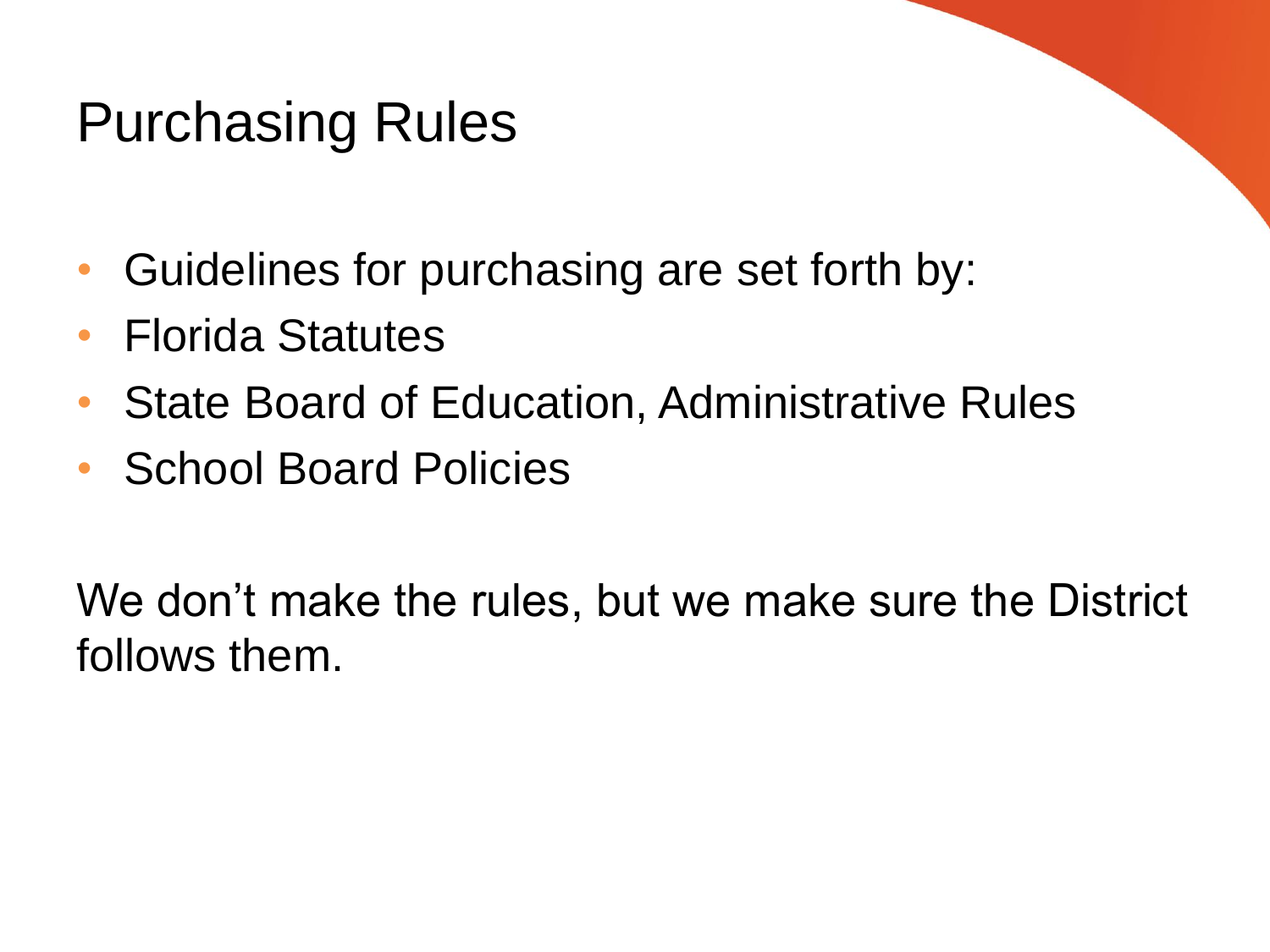## Purchasing Thresholds

- Less than \$8,000:
	- (single or multiple items) No quotes required (competition is encouraged)
- \$8,000.01 to \$49,999:
	- (single or multiple items) Formal Written Quotes required (unless on existing contract).
- \$50,000.00:
	- (single or multiple items) Sealed Bid Process and Board Approval (unless under existing contract)

This is District wide and cumulative. (So, if 30 schools order \$2,000 worth of Piano repairs, we can't purchase without a competitive bid).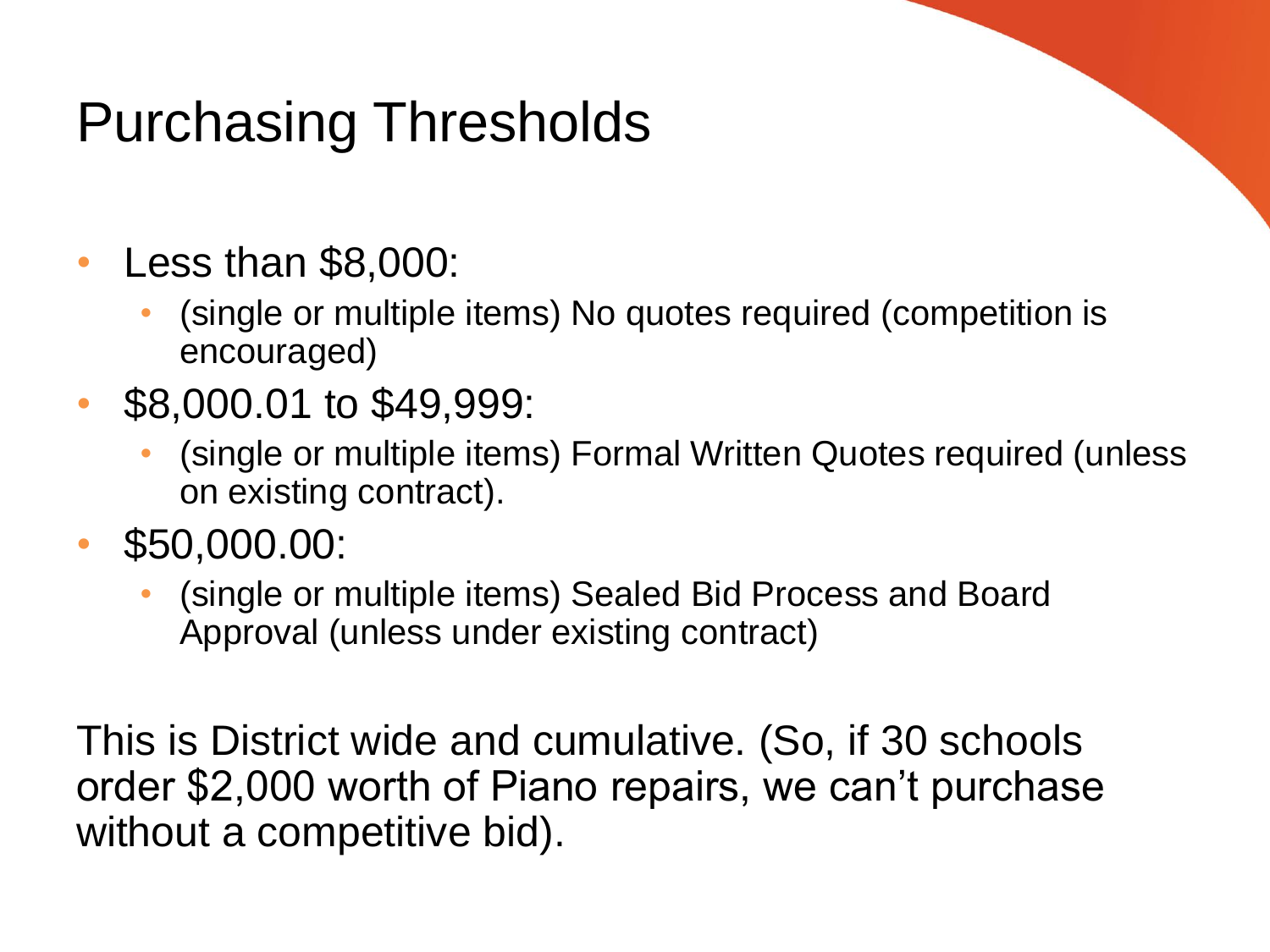## Requisitions – What is Important

- Include all contract numbers (and issuing agency) \*\*USE DROP DOWN\*\*
- Include Board approval dates
- Attach copies of quotes, competitor quotes
- Attach ANY pertinent information to the purchase
- Items must be listed (in detail)
- Ask Purchasing for assistance with large lists (>30 items)
- We may be able to import the list (from excel)

Requisitions missing the above information will be denied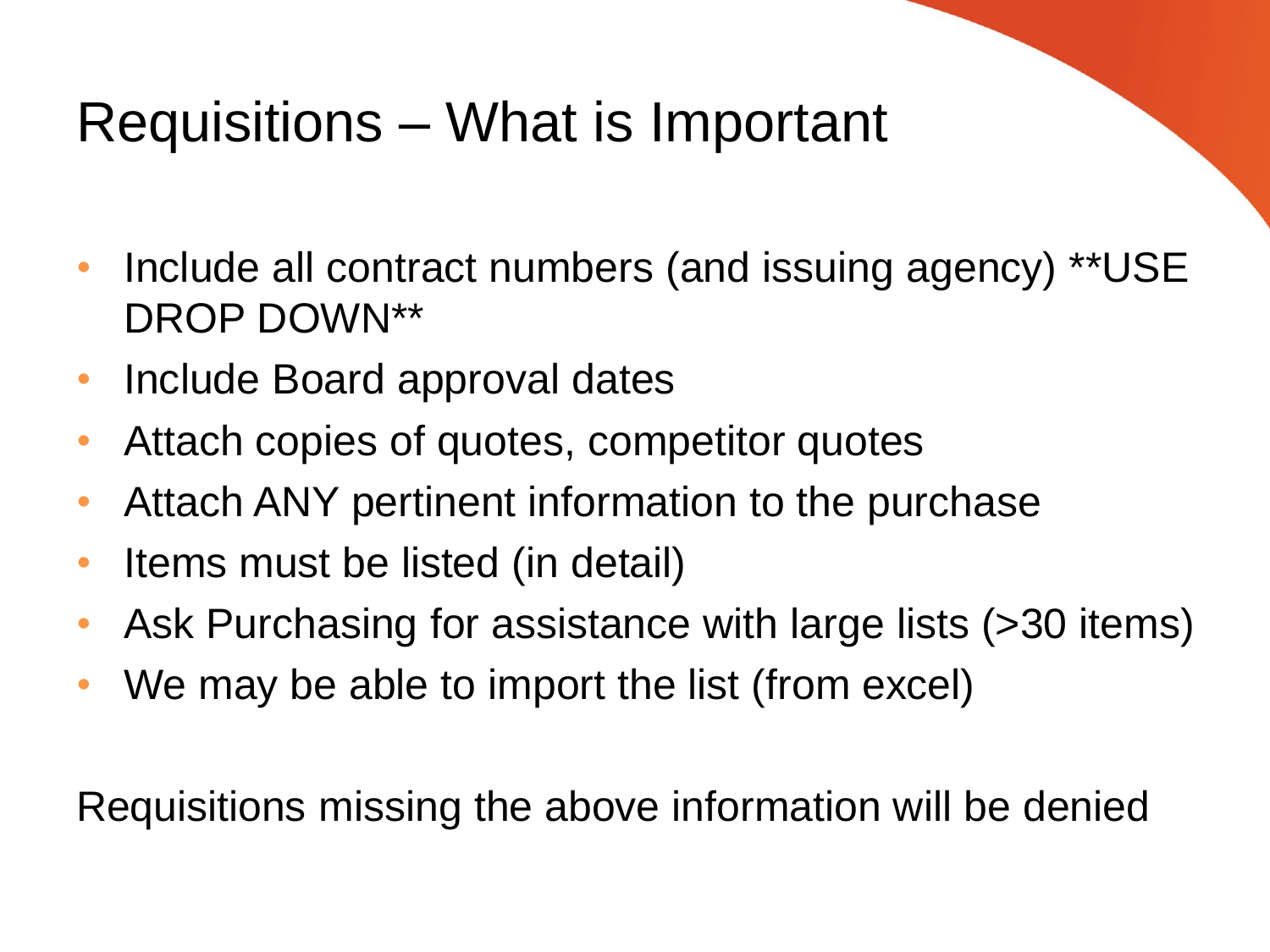# Requisition Import Template

- Log into Training. <http://myportal.stlucie.k12.fl.us/>
	- Click Employee Access Training (bottom of the page).
	- Your screen should say SLC Business Training
- Browse to Secretary/Bookkeeper Page for sample file.
- Download the file and download Requisition Import **Template**
- Follow Instructions on first tab of the Import template.

If you have completed the import successfully, please assist your co-workers.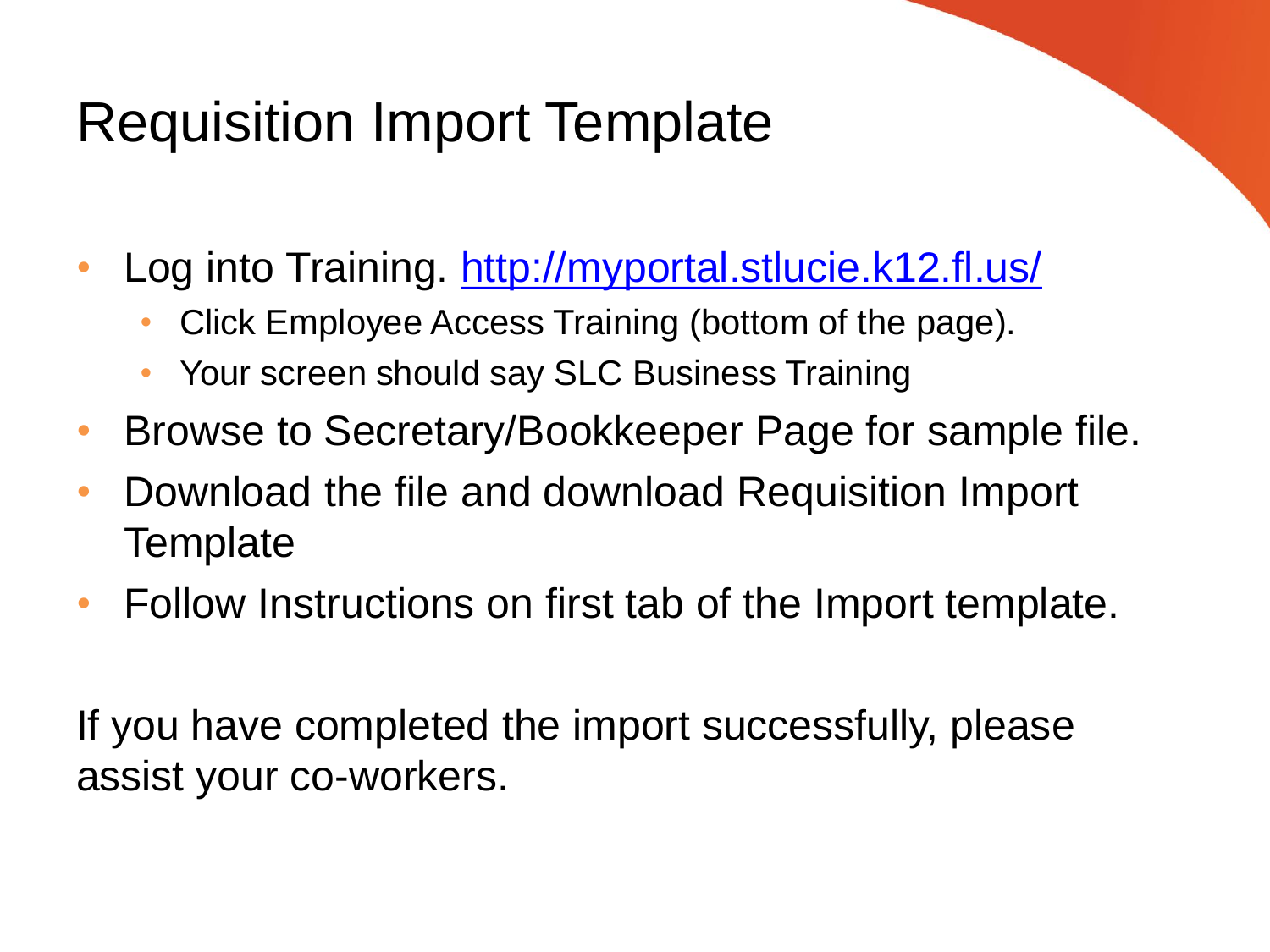# YMA vs YDA

#### • What is it?

• How the accounting is broken out on the requisition.

**Requisition Setup Information** 



- YMA used to split a requisition by percentage, doesn't care what line item is paid….still splits payment by percentage
- YDA used to tag a cost strip to a specific line item. Useful when using multiple cost strips, especially fixed assets (6410, 6430, etc).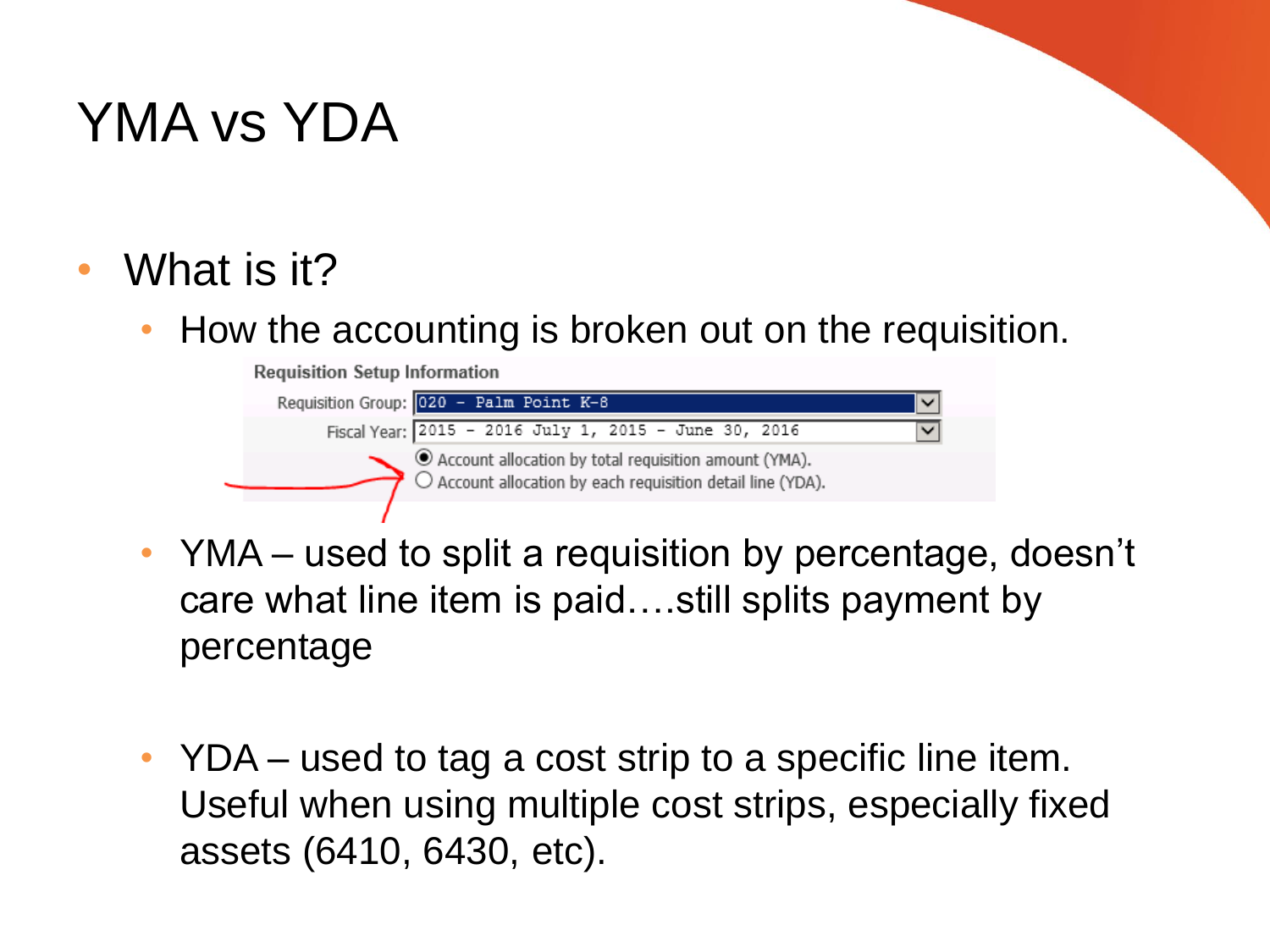## Is It YMA or YDA ???

- Principal Betty wants to purchase 2 laptops and 2 monitors for her new teachers.
- What object(s) would you use?
- Do you use YMA or YDA on the requisition?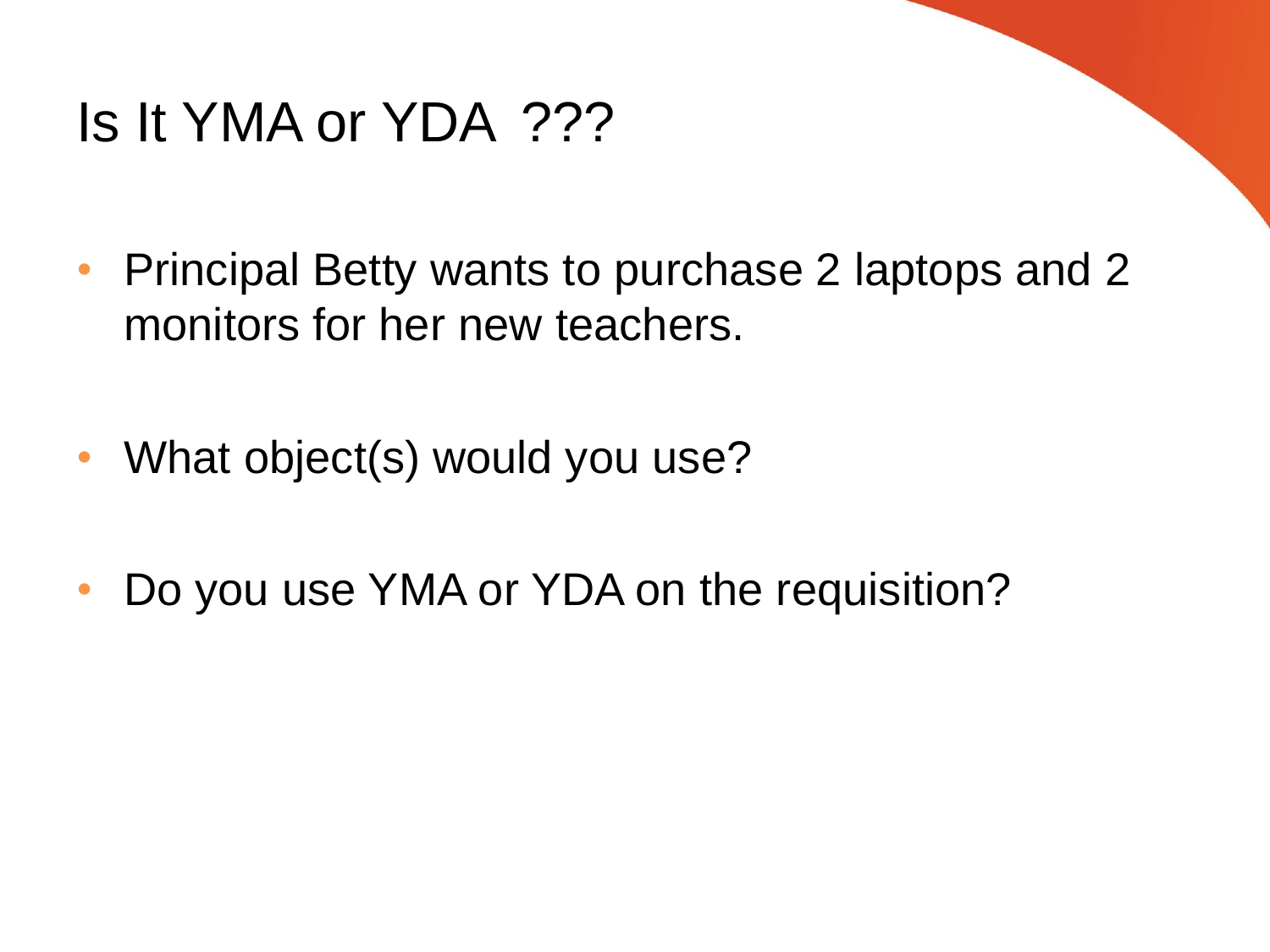## Is It YMA or YDA ???

- ABC Consulting provides services to multiple schools. The grant requires you to track payment for each site.
- Is this a YMA or YDA?
- Why?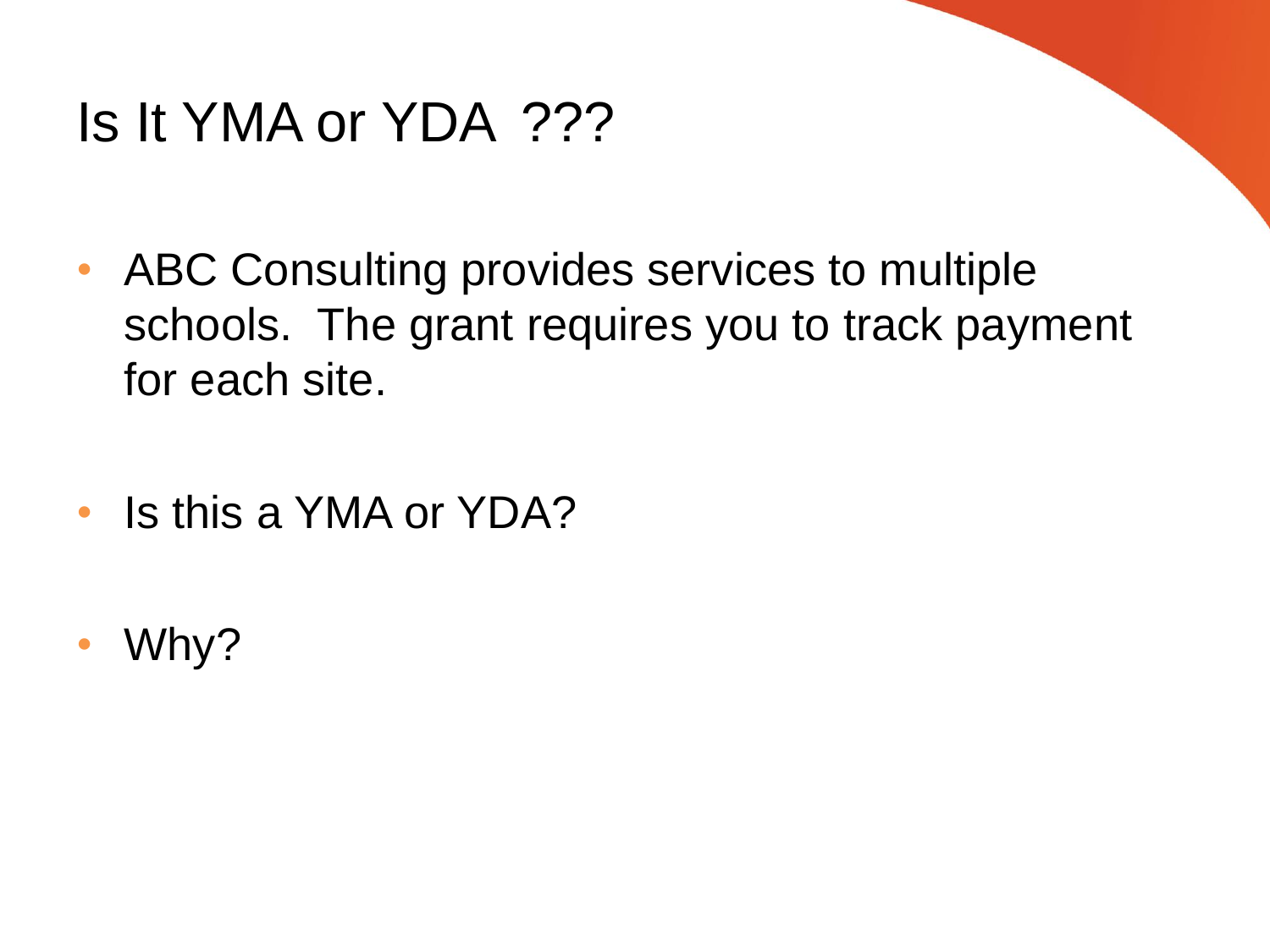## Is It YMA or YDA ???

- Principal Betty needs to purchase some supplies for the school. Some of the supplies are eligible for Title I, others are not.
- Can you enter one Purchase order for this purchase?
- YMA or YDA?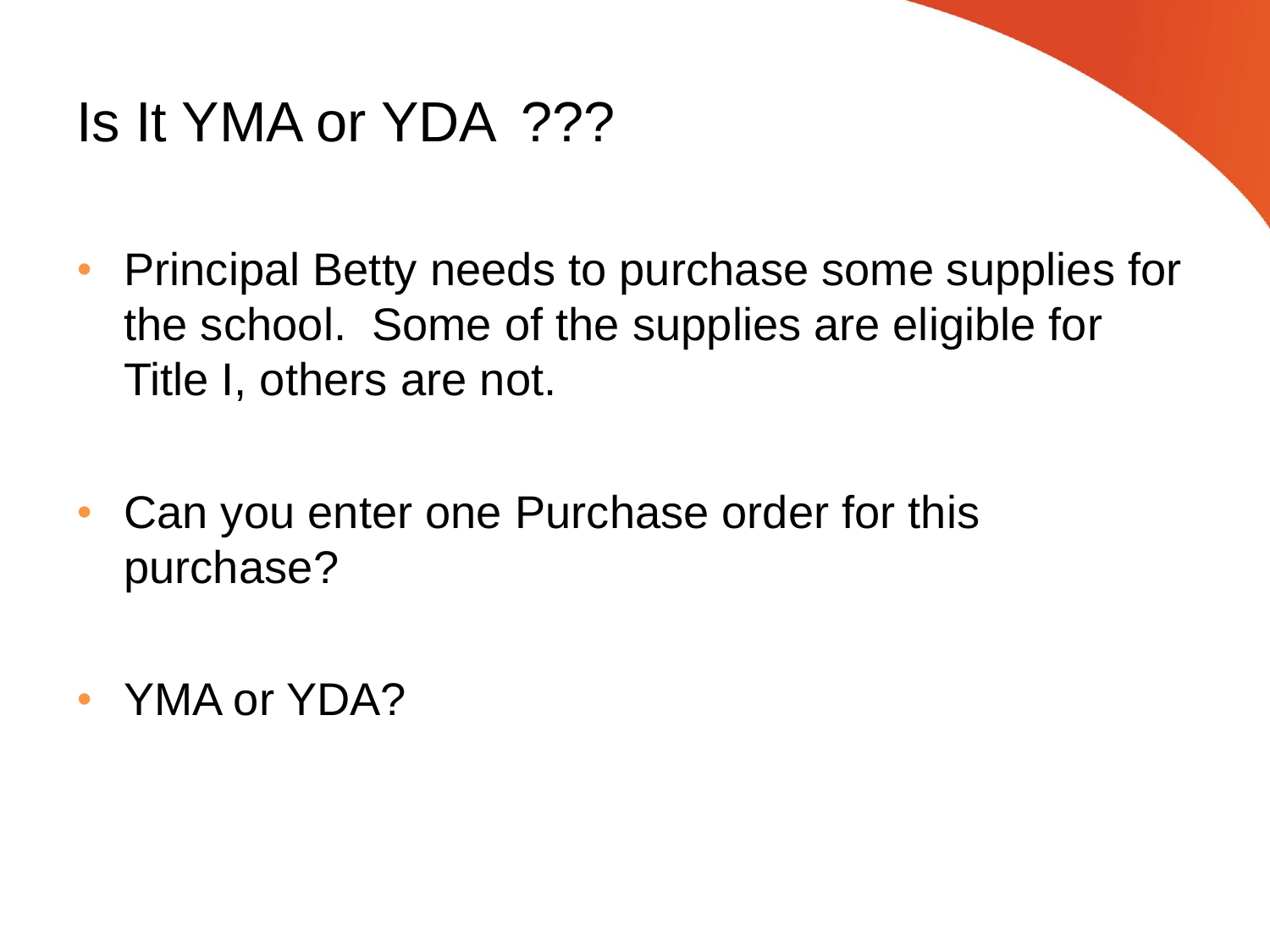### Misc Housekeeping Items

• Amazon orders – please try to refrain from using third party fulfillment services on Amazon. Is It YMA

| <b>LOOK INSIDE</b><br>All offers for<br>Cracking the AP World History Exam, 2016 Edition (College Test Preparation) (Paperback)<br>AP<br>World History<br>by Princeton Review<br>★★★★★ + 662 customer reviews   Share   5<br>Every purchase on Amazon.com is protected by an A-to-z guarantee.   Feedback on this page? Tell us what you think<br>Return to product information   Have one to sell?<br>Quantity 1<br>Check availability |                                                                                                                |                                                                                                                                                       |                                                                                                                                  |                                      |
|-----------------------------------------------------------------------------------------------------------------------------------------------------------------------------------------------------------------------------------------------------------------------------------------------------------------------------------------------------------------------------------------------------------------------------------------|----------------------------------------------------------------------------------------------------------------|-------------------------------------------------------------------------------------------------------------------------------------------------------|----------------------------------------------------------------------------------------------------------------------------------|--------------------------------------|
| <b>New</b><br><b>Used</b><br>All<br>Sorted by: Price + Shipping<br>Show only: Free shipping                                                                                                                                                                                                                                                                                                                                             |                                                                                                                |                                                                                                                                                       |                                                                                                                                  |                                      |
| Price + Shipping                                                                                                                                                                                                                                                                                                                                                                                                                        | <b>Condition (Learn more)</b>                                                                                  | <b>Delivery</b>                                                                                                                                       | <b>Seller Information</b>                                                                                                        | <b>Buying Options</b>                |
| \$2.40<br>+ \$3.99 shipping                                                                                                                                                                                                                                                                                                                                                                                                             | <b>Used - Acceptable</b><br>Book selection as BIG as Texas                                                     | • Delivery by Oct. 21 - Nov. 7.<br>· Get it as fast as Tuesday, October 18. Choose this date at checkout.<br>• Shipping rates and return policy.      | <b>Books Squared</b><br><b>★★★★★</b> 96% positive over the past 12<br>months. (313,338 total ratings)                            | $\left[\nabla\right]$<br>Add to cart |
| \$2.41<br>+ \$3.99 shipping                                                                                                                                                                                                                                                                                                                                                                                                             | <b>Used - Good</b><br>This Book is in Good Condition. Used Copy With Light Amount of Wear.<br>100% Guaranteed. | • Delivery by Oct. 21 - Nov. 7.<br>• Shipping rates and return policy.                                                                                | -Daily Deals-<br><b>食食食食 96% positive over the past 12</b><br>months. (750,657 total ratings)                                    | E<br>Add to cart                     |
| \$2.43<br>+ \$3.99 shipping                                                                                                                                                                                                                                                                                                                                                                                                             | <b>Used - Good</b><br>Item in good condition. Textbooks may not include supplemental it<br>» Read more         | Delivery by Oct. 21 - Nov. 7.<br>· Get it as fast as Wednesday, October 26. Choose this date at<br>checkout.<br>• Shipping rates and return policy.   | glenthebookseller<br><b>★★★★★</b> 95% positive over the past 12<br>months. (396,286 total ratings)                               | $\mathbf{E}$<br>Add to cart          |
| \$2.47<br>+ \$3.99 shipping                                                                                                                                                                                                                                                                                                                                                                                                             | <b>Used - Good</b><br>The cover and pages are in very good condition! Pages have light<br>» Read more          | • Delivery by October 20-25.<br>• Get it as fast as Friday, October 21. Choose this date at checkout.<br>• Shipping rates and return policy.          | <b>Goodwill of Silicon Valley</b><br><b>食食食食 97% positive over the past 12</b><br>months. (43,804 total ratings)                 | F<br>Add to cart                     |
| \$2.48<br>+ \$3.99 shipping                                                                                                                                                                                                                                                                                                                                                                                                             | <b>Used - Acceptable</b><br>A readable copy. The item maybe fairly worn but shows signs of we<br>» Read more   | • Delivery by Oct. 21 - Nov. 7.<br>· Get it as fast as Wednesday, October 26. Choose this date at<br>checkout.<br>· Shipping rates and return policy. | <b>Goodwill Industries of Central</b><br><b>Florida</b><br>★★★★★ 97% positive over the past 12<br>months. (37,058 total ratings) | $\boxed{\mathbf{v}}$<br>Add to cart  |
| \$2.52<br>$+$ \$3.99 shipping                                                                                                                                                                                                                                                                                                                                                                                                           | <b>Used - Acceptable</b><br>A four noone mou he doe cored. Associable: unmerlied. Real: in in an               | • Delivery by Oct. 21 - Nov. 7.<br>· Get it as fast as Wednesday, October 26. Choose this date at                                                     | <b>GWNFL</b><br>★★★★★ 97% positive over the past 12                                                                              | $\mathbf{v}$<br>Add to cart          |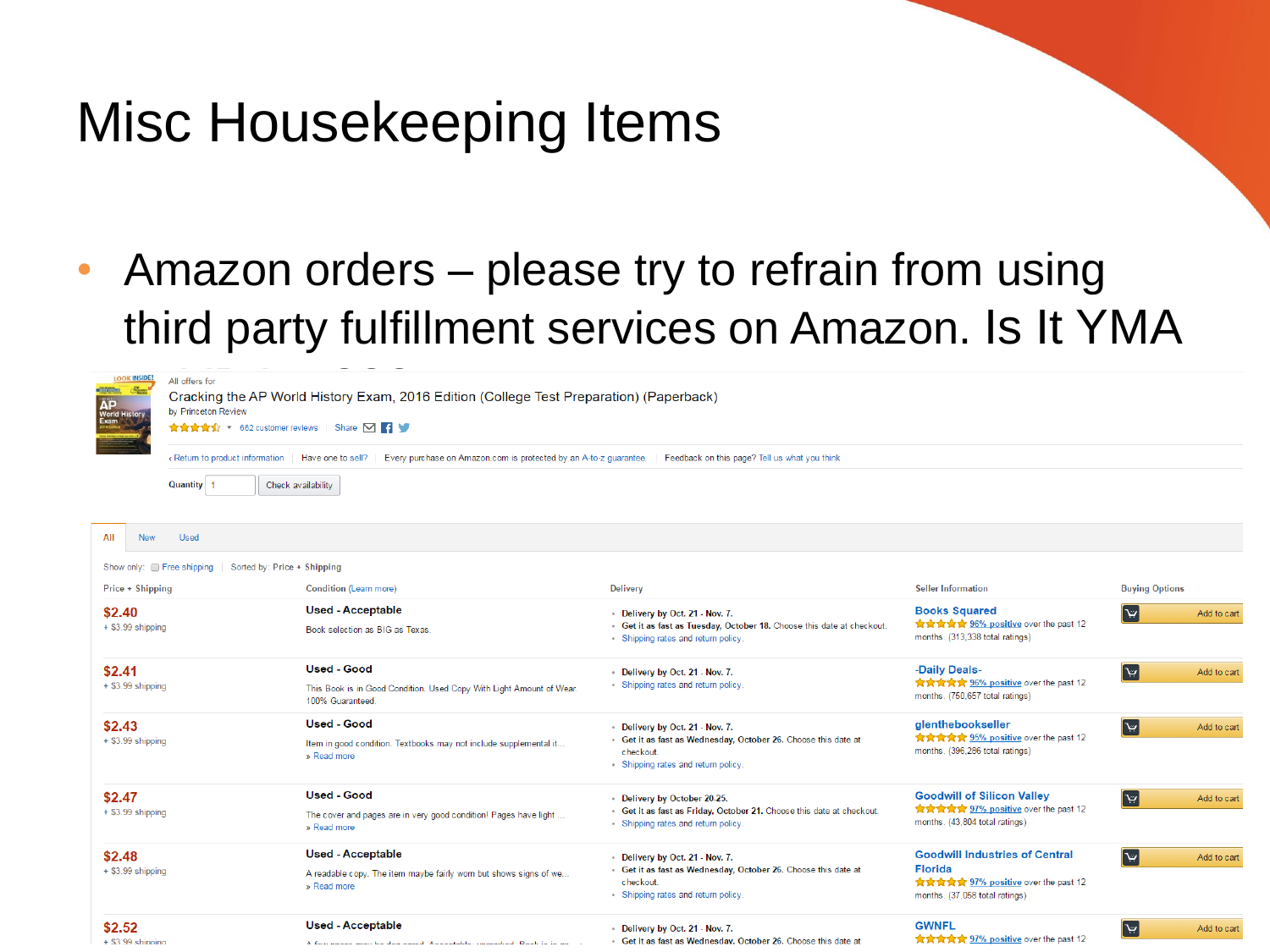# Misc Housekeeping Items

#### Charter Bus Vendors

- Must use the approved list of vendors here: [http://www.stlucie.k12.fl.us/finance/wp-content/uploads/sites/22/2016/10/Charter-Bus-Vendor-List-](http://www.stlucie.k12.fl.us/finance/wp-content/uploads/sites/22/2016/10/Charter-Bus-Vendor-List-5-17-16-1.pdf)5-17-16-1.pdf
- Make sure they pricing matches up to the quote. All vendor provided pricing. Often the quote only shows a total, but that does not allow you to check the pricing.
- Make the vendor submit their quote with detailed pricing breakdown.
- May be surprised to find they are over charging you!